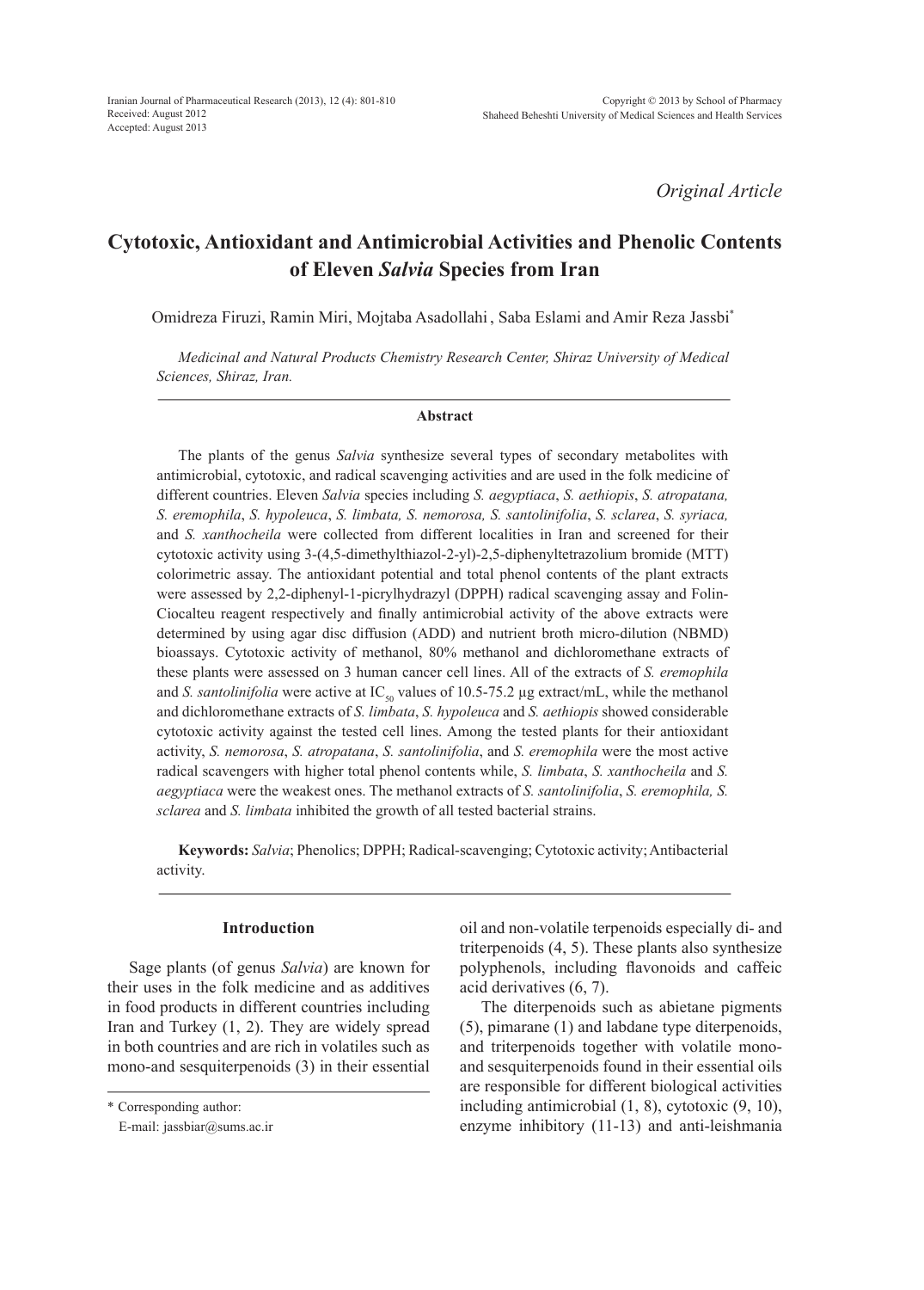properties (14). Some of the species of *Salvia* including *S. hypoleuca* (15) and *S. syriaca* (16) are unique sources of the rare sesterterpenoids in the terrestrial plants. The interesting biological activities resulting from their chemical diversities prompted different researchers worldwide to examine these plants for their constituents and biological activities.

As a starting point for selection of target plants for the isolation of bioactive natural products, we subjected eleven sage species collected from different localities in Iran to antioxidant, antimicrobial and cytotoxic bioassays against human cancer cell lines. They are *S. aegyptiaca*, *S. aethiopis*, *S. atropatana, S. eremophila*, *S. hypoleuca*, *S. limbata, S. nemorosa, S. santolinifolia*, *S. sclarea*, *S. syriaca,* and *S. xanthocheila.*

## **Experimental**

# *Reagents*

Quercetin was obtained from Acros Organics (Geel, Belgium). Fetal bovine serum (FBS), RPMI 1640, trypsin and phosphate buffered saline (PBS) were purchased from Biosera (Ringmer, UK). Dimethylsulfoxide (DMSO), Folin-Ciocalteu reagent, nutrient broth, hexane, methanol and sodium carbonate were purchased from Merck (Darmstadt, Germany). 3-(4,5-dimethylthiazol-2-yl)-2,5-diphenyltetrazolium bromide (MTT), 2,2-diphenyl-1-picrylhydrazyl (DPPH), chloramphenicol, and hydrochloric acid 32% were obtained from Sigma-Aldrich (St. Louis, MO, USA). Doxorubicin and penicillin/streptomycin were purchased from EBEWE Pharma (Unterach, Netherlands) and Invitrogen (San Diego, CA, USA), respectively. *p*-iodonitrotetrazolium violet (INT) was obtained from Fluka.

## *Plant material*

Plants studied in this report were collected in June and July 2008 from different areas of Iran (Table 1) and identified at the Medicinal and Natural Products Chemistry Research Center (MNCRC), Shiraz, Iran by Dr. Mojtaba Asadollahi. The voucher specimens were deposited at MNCRC herbarium. Aerial parts of the plants were air-dried at room temperature in

the shade and were used for solvent extraction.

#### *Solvent extraction of the plants*

The aerial part of each plant was separately extracted with dichloromethane, methanol and 80% methanol for the cytotoxic and antibacterial bioassays. Extracts were prepared as follows; 3 g of the dry plant was macerated in 60 mL of the solvents for 24 h. The extraction was repeated twice and the resulting extracts were added to each other. The extract was then filtered and concentrated in a rotary evaporator under reduced pressure for the removal of solvents. The resulting concentrated extracts were kept at -20 °C until their use for antimicrobial and cytotoxic tests. Shortly before each experiment, the syrup was dissolved in the appropriate solvent (DMSO) and used in the bioassay. The extracts that were used for antioxidant and total phenols measurements were prepared in a different way. Twenty-five mg of dried powdered plant material was extracted in 1.5 mL 80% methanol for 48 h and an aliquot of the extract without further concentration was subjected to the above-mentioned assays.

# *Cell lines and culture*

The following human cancer cell lines were purchased from the National Cell Bank of Iran, Pasteur Institute, Tehran, Iran; HL60 (human acute promyelocytic leukemia cells), K562 (human chronic myelogenous leukemia cells) and MCF-7 (human breast adenocarcinoma cells).

The cells were cultured in sterile T25 flasks in RPMI 1640 medium supplemented with fetal bovine serum (20% v/v for HL60 and 10% v/v for K562 and MCF-7 cells), penicillin (100 units/mL) and streptomycin (100 µg/mL). HL60 and K562 cell lines were grown in suspension, while MCF-7 cells were grown in mono layer cultures in humidified air constituting 5% CO<sub>2</sub> at 37 °C.

## *Cytotoxicity assay*

The inhibitory effect of plant extracts on cell growth was assessed by 3-(4,5-dimethylthiazol-2-yl)-2,5-diphenyltetrazolium bromide (MTT) assay. This colorimetric assay is based on the conversion of the yellow tetrazolium bromide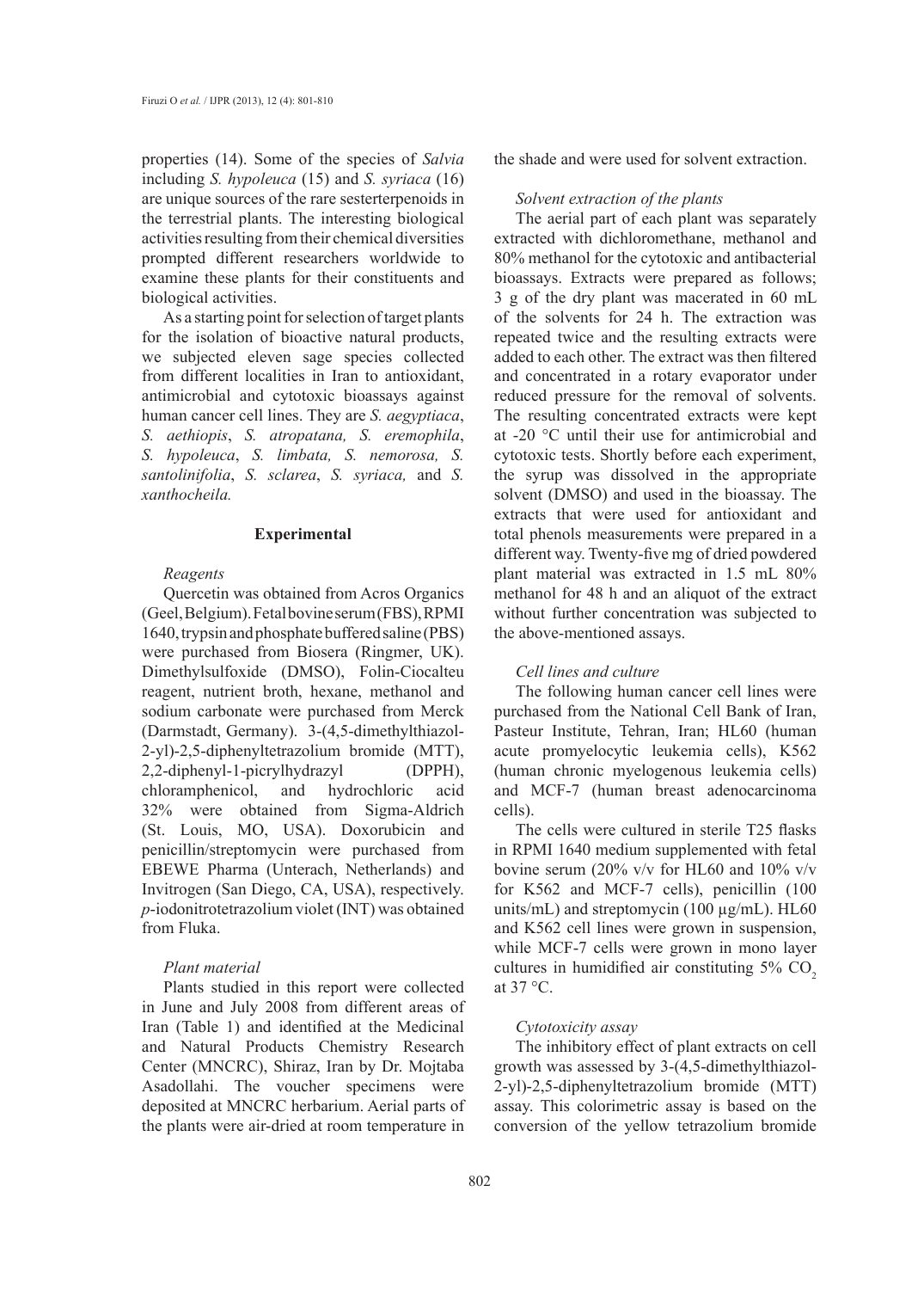(MTT) to the purple formazan by the action of mitochondrial enzyme succinate dehydrogenase in viable cells. The powdered extracts were dissolved in DMSO, and then diluted in growth medium at least 200 times. Cells were seeded in 96-well plates at the density of 50,000 cells/mL in 100 µL medium and incubated for 24 h. Then,  $50 \mu L$  of medium was replaced with fresh medium containing 3 different concentrations of the extracts. After 72 h of incubation, the medium of each well was replaced by RPMI without phenol red containing 0.5 mg/mL MTT and incubated at 37 °C for 4 h. DMSO was used to dissolve the formed formazan crystals. The potency of cell growth inhibition for each extract was expressed as  $IC_{50}$  value, defined as the concentration that caused a 50% of maximum inhibition of cell viability. The absorbance of different wells was measured at 570 nm, with background correction at 655 nm using a microplate reader. Inhibition percentages were plotted against different concentrations of the extracts and cisplatin. The  $IC_{50}$ s were calculated by best fit equations using Curve Expert statistical program.

# *Determination of the free radical scavenging activity of the plant extracts by spectrophotometric methods*

The free radical scavenging activity of the plant extracts was measured by the method of Blois (17) with some modifications (18) and compared to that for quercetin as a standard radical scavenger. Briefly, 25 mg of dried powdered plant was extracted in 1.5 mL 80% methanol for 48 h. 25-100 μL of this extract were adjusted to 200 μL by methanol to obtain different concentrations of the plant's extract and then added to 3800 μL 10-4 M DPPH solutions in methanol. After 30 min shaking of the solutions in the dark, the absorptions of the DPPH solutions were measured at 517 nm. The percentage of the reduced DPPH was calculated by the following equation:

Percentage of DPPH reduction =  $((A_0 - A_1))$  $(A<sub>0</sub>)$  x 100), where  $A<sub>0</sub>$  is the absorbance of the control, and  $A_1$  is the absorbance in the presence of sample. The  $IC_{50}$ s were calculated by linear regression equations of the DPPH inhibition percentage from different concentrations of the extracts and the standard antioxidants, using Microsoft Excel and Curve Expert statistical programs and expressed as μg plant material extracted with the solvent/ 1 mL 10<sup>-4</sup> M DPPH  $(\mu$ g PM/ml DPPH).

## *Determination of the total phenol content in the plant extracts*

The total phenol contents of the plant extracts were determined by the Folin-Ciocalteu method as described previously with some modifications (19). Briefly, 3.16 mL water was added to a 40  $\mu$ L solution of the plant extract (80% methanol) and 200 µL Folin-Ciocalteu reagent, and the mixture was shaken until it became homogenous. To this solution was added 600  $\mu$ L of a 0.25% sodium carbonate after 8.5 min incubation at room temperature. The above solution was further incubated at RT for 2 h and its absorbance was measured at 765 nm against the blank. The concentrations of the total phenolics were measured against a series of gallic acid standard solutions and expressed as mg equivalent of gallic acid in 1g dry plant material (mg EG/g PM) (19).

#### *Antibacterial agar disc diffusion method*

To examine the antibacterial activity of the plant extracts, three Gram-negative bacteria (*Escherichia coli*: PTCC1330*, Klebsiella pneumonia*e: PTCC1053 and *Salmonella typhi*: PTCC1609) and three Gram-positive bacteria (*Staphylococcus aureus*: PTCC1112, *Staphylococcus epidermidis*: PTCC1114, *Bacillus subtilis*: PTCC1023) were chosen and tested in agar disc diffusion (ADD) bioassays. The minimum inhibitory concentrations (MIC) of the active extracts were determined using nutrient broth micro-dilution (NBMD).

Bacteria were grown in nutrient broth (Merck) overnight at 37 ºC and before seeding the agar plates, their optical density were measured at 600 nm and adjusted to 0.1. An aliquot, containing 5 mg of the crude extract (dichloromethane, methanol and 80% methanol) were applied onto paper disc of 6 mm diameter. The dried papers were placed on agar seeded with 1 mL of the above bacteria suspension in a Petri dish. The Petri dishes were placed for 5 h at 4 °C that the metabolites could diffuse in the medium. The plates were incubated at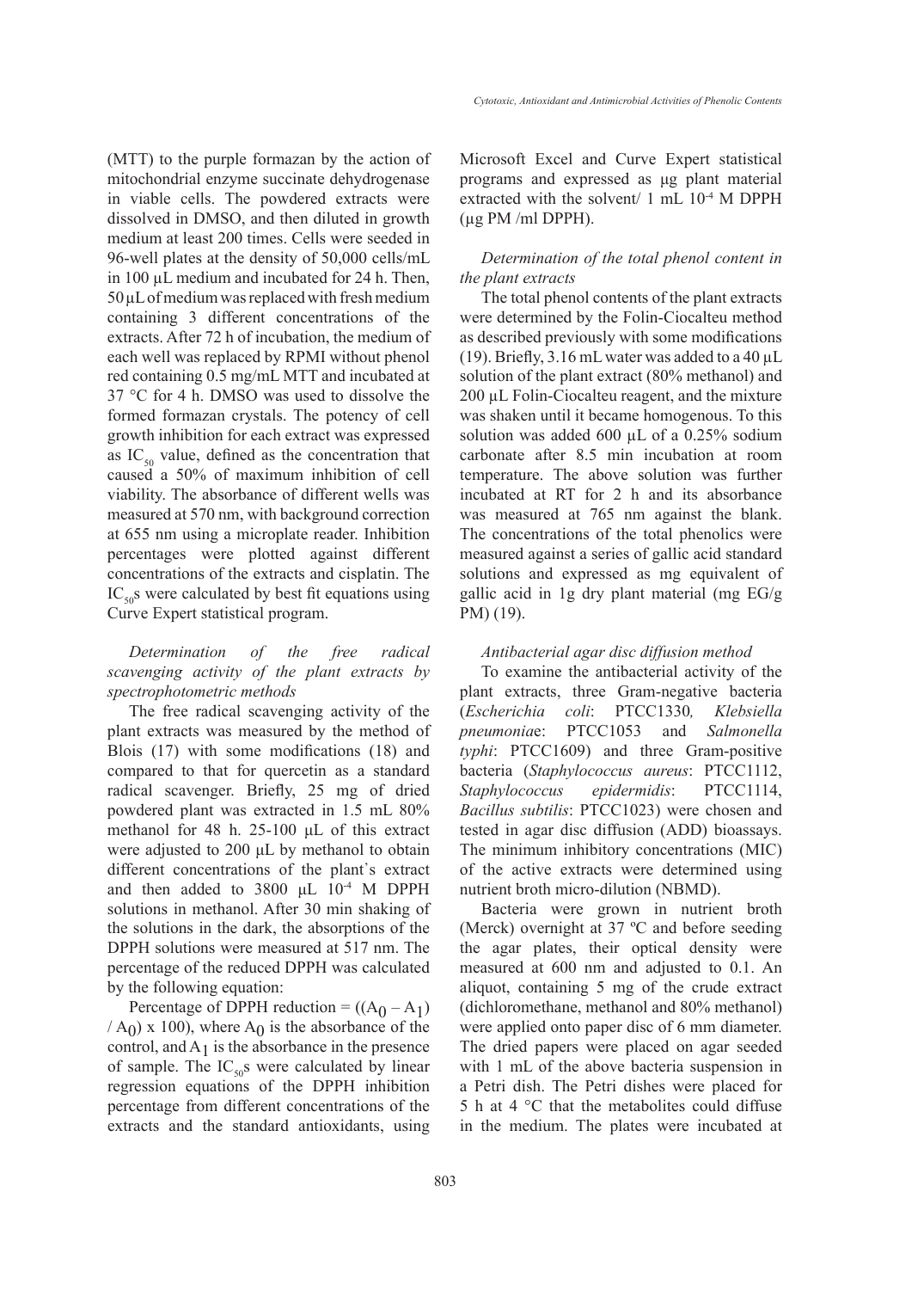37 °C for 18 h. The antibacterial activity was determined by measuring the diameters of the clean inhibitory zone (IZ) around each paper disc. Chloramphenicol was used as the positive control (20). The most active crude extracts were found to be those that were extracted with methanol, therefore the methanol extracts of the plants (data are not shown) were chosen for MIC determination.

*Antibacterial minimum inhibitory concentration (MIC) using nutrient broth microdilution (NBMD)*

NBMD was performed using serial two-fold dilution of the plant extracts added to bacterial suspension in nutrient broth as previously described (21). The plant extracts or positive control was dissolved in DMSO in different concentrations and was added (5  $\mu$ L) to 95  $\mu$ L of fresh media and 100 µL of bacterial suspension (OD=0.1 at 600 nm) in a 96-well microplate. The microplates were incubated at 37 ºC for 24 h in a shaking incubator and then 10  $\mu$ L of 0.5% INT solution in water was added to each well and incubated for further 30 min at the above condition. The MIC was considered as the lowest concentration of the extract or antibacterial standard which discolored the purple color of the INT solution.

#### *Statistical analysis*

Values shown in *tables* 2, 3 and 4 are the average of 3-5 measurements  $\pm$  SE. Correlation coefficient (R) between the two variables in table 3 were calculated by MS Excel software. The  $IC_{50}$ s were calculated using Curve Expert statistical program. One-way analyses of variance (ANOVA) post hoc multiple comparison (Tukey) tests was used for the determination of signification between different measurements using SPSS software and expressed as probability factor, p-value.  $P \le 0.05$ was considered to be significant.

# **Results and Discussion**

#### *Cytotoxic activity*

Cytotoxicity of the plant extracts was measured on 3 human cancer cell lines (Table 2). The most active plant was *S. eremophila,*  as all of its extracts were active on 3 cell lines with IC<sub>50</sub> values of 10.5-75.2 µg extract/mL. The second most active plant was *S. santolinifolia,*  as all of its extracts (with the exception of 80% methanol extract on MCF-7 cells) were effective on the tested cell lines with  $IC_{50}$  values of 47.0-147.1 µg extract/mL. This indicates that there must be some compounds with different polarities in all of the extracts of these two plants that were responsible for the cytotoxic activity. The methanol and dichloromethane extracts of *S. aegyptiaca, S. aethiopis*, *S. hypoleuca* and *S. limbata* also showed significant cytotoxic activity against the tested cell lines (Table 2). However, cisplatin the anticancer positive control was several folds more active with  $IC_{50}$ values of  $0.8 \pm 0.1$ ,  $2.1 \pm 0.2$  and  $6.9 \pm 1.8$  µg/mL for HL60, K562 and MCF-7 respectively, than the entire of the extracts significantly (Table 2;  $p \leq 0.001$ ) except for dichloromethane extract of *S. eremophila*  $p = 0.57$ . This shows that the activity of the extract and the drug are not different from each other.

Recently, some of the above studied plant species were subjected to cytotoxic bioassays by different authors. For instance the methanol extracts of *S. eremophila* and *S. santolinifolia* have been examined on different human cancer cell lines, however, the cytotoxic doses have been reported above 200 µg extract/mL (9). In contrast, the triterpenoids and abietane diterpenoids isolated from the aerial parts of *S. eremophila* have shown similar cytotoxic activities on 5 human cancer cell lines, which is comparable with our results (10). In another experiment, six flavonoids with reported cytotoxic activity and rosmarinic acid were isolated from *S. limbata* (22), which may be the cause of the relatively high cytotoxicity of the extracts of this plant on cancer cells examined in this paper.

*Antioxidant activity and total phenolic content*

Since 80% methanol is recommended as extracting solvent for phenolic compounds (23), we extracted the plants with the above solvent system and measured their antioxidant activity using DPPH radical scavenging and the total phenolic content by Folin-Ciocalteu assay (Table 3). Among the tested plants, *S. nemorosa*   $(IC_{50} 138.43 \pm 4.6 \,\mu g$  PM /mL DPPH  $p \le 0.001$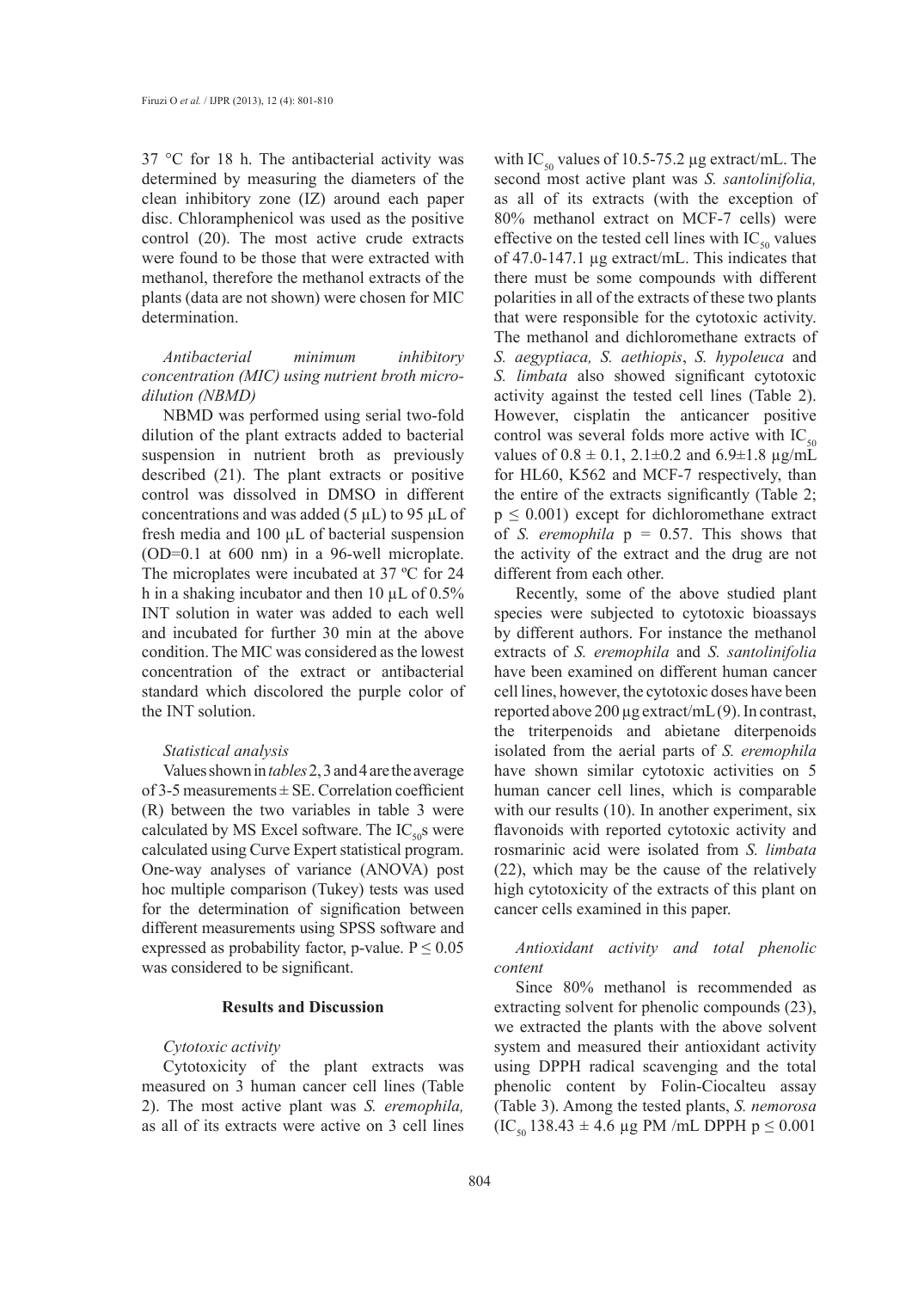| Plant Name                              | Location                                                                                        | Herbarium Number | Date             |
|-----------------------------------------|-------------------------------------------------------------------------------------------------|------------------|------------------|
| Salvia aegyptiaca L.                    | Darab towards Rostagh, Fars<br>N 28°, 35' <sup>a</sup><br>E 54°, 47'<br>1260 m                  | PC-87-90         | <b>June 2008</b> |
| Salvia aethiopis L.                     | Arasbaran Forest- East Azarbaijan<br>N 38°, 53'<br>$E\,46^{\circ}, 50^{\circ}$<br>1800 m        | PC-87-91         | August 2008      |
| Salvia atropatana Bunge.                | Cheleghah, Sepidan, Fars<br>N 30°, 17'<br>E 51°, 56'<br>2370 m                                  | PC-88-19         | <b>July 2008</b> |
| Salvia eremophila Boiss.                | Darab, Fars<br>N 28°, 41'<br>E 54°, 37'<br>1170 m                                               | PC-87-92         | <b>June 2008</b> |
| Salvia hypoleuca Benth.                 | Kandovan-Chalus road- Mazandaran<br>N 36°, 10'<br>E 51°, 18'<br>2500 m                          | PC-88-18         | <b>July 2008</b> |
| Salvia limbata C. A. Mey.               | Shahin dej, west Azarbayjan<br>N 36°, 39'<br>E 46°, 32'<br>1500 m                               | PC-87-93         | August 2008      |
| Salvia nemorosa L.                      | Marzanabad, Chalus, Mazandaran<br>N 36°, 27'<br>$E 51^{\circ}, 18^{\circ}$<br>480 m             | PC-88-20         | <b>July 2008</b> |
| Salvia santolinifolia Boiss.            | Darab, Fars<br>$N$ 28 $^{\circ}$ , 41'<br>E 54°, 37'<br>1170 m                                  | PC-87-98         | June 2008        |
| Salvia sclarea L.                       | Sepidan (Ardakan) towards Komehr, Fars<br>N 30°, 24'<br>E 51°, 54'<br>2600 m                    | PC-87-99         | <b>July 2008</b> |
| Salvia syriaca L.                       | Shiraz-Sepidan road, after shool village, Fars<br>N 29°, 58'<br>E 52°, 10'<br>2090 m            | $PC-87-100$      | <b>June 2008</b> |
| Salvia xanthocheila Boiss. ex<br>Benth. | Kandovan-Chalus road- Mazandaran<br>$N$ 36 $^{\circ}$ , 10 <sup>2</sup><br>E 51°, 18'<br>2500 m | $PC-87-101$      | <b>July 2008</b> |

**Table 1.** Location and herbarium specimens of the plants species**.**

a) The approximate collection coordinates of the plants

with all of the extracts except for *S. atropatana, S. aethiopis, S. eremophila*, *S. hypoleuca, S. santolinifolia*, and *S. sclarea*;  $30.36 \pm 1.08$  mg EG/g PM;  $p \le 0.0001$  with all of the extracts), *S*. *atropatana* (IC<sub>50</sub> 89.47 ± 5.97 µg PM /mL DPPH  $p \leq 0.001$  with all of the extracts except for *S*. *eremophila*, *S. nemorosa* and *S. santolinifolia*;  $25.70 \pm 0.04$  mg EG/g PM;  $p \le 0.0001$  with all of the extracts)*, S. santolinifolia*  $(IC_{50} 117.34 \pm 4.07)$  $\mu$ g PM /mL DPPH, p  $\leq$  0.04 with all of the extracts except for *S. atropatana, S. eremophila* and *S. nemorosa*;  $20.21 \pm 0.87$  mg EG/g PM  $p \le 0.0001$ with all of the extracts except for *S. eremophila, S. hypoleuca* and *S. syriaca*)*,* and *S. eremophila*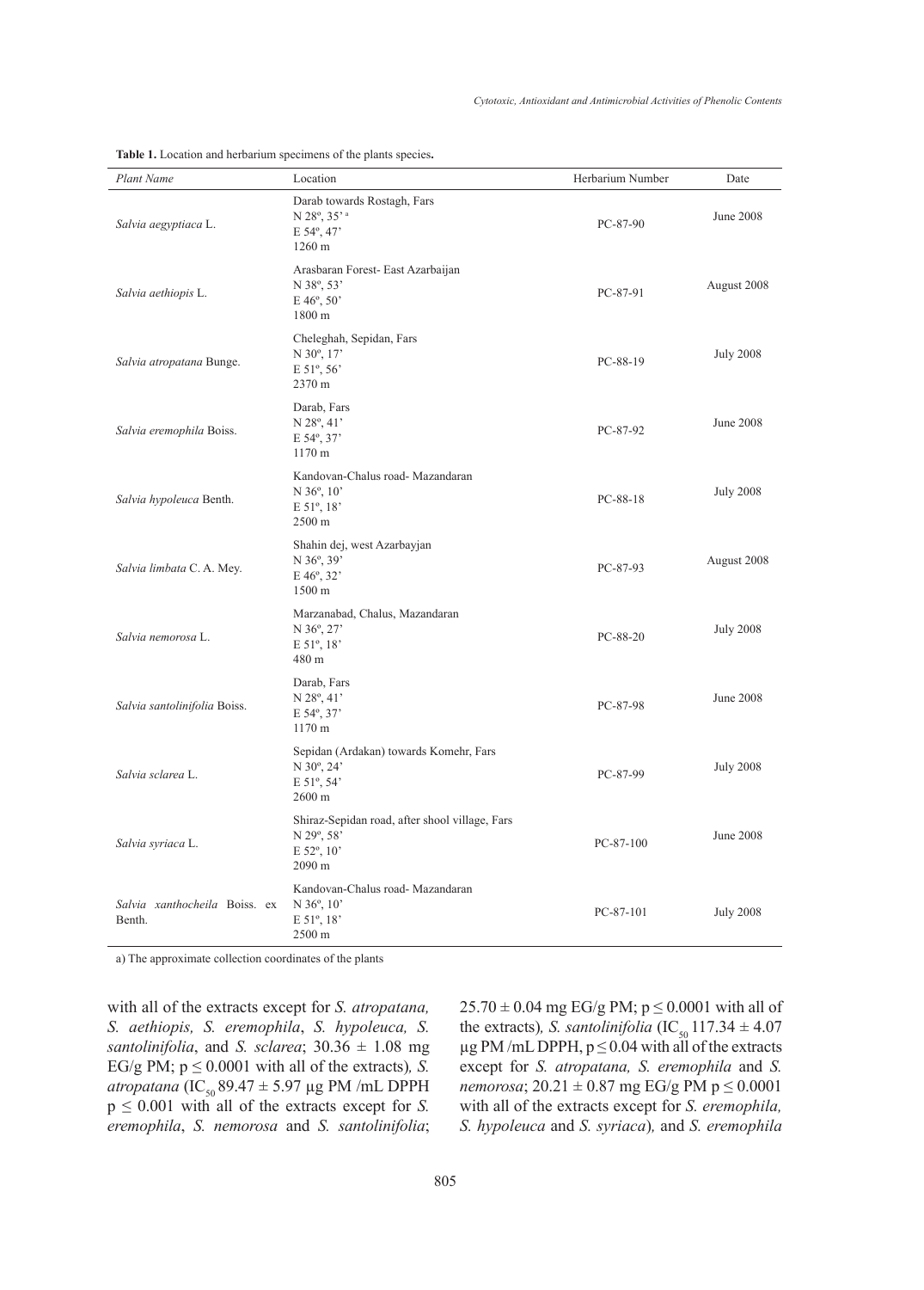|                        | <b>Extraction solvent</b> | IC50 ( $\mu$ g/mL) <sup>b</sup> |                             |                    |  |
|------------------------|---------------------------|---------------------------------|-----------------------------|--------------------|--|
| Plant <sup>a</sup>     |                           | HL60 Cells                      | K562 cells                  | <b>MCF-7 Cells</b> |  |
|                        | Dichloromethane           | $99.7 \pm 3.9$                  | $97.0 \pm 6.2$              | $116.1 \pm 5.0$    |  |
| Salvia aegyptiaca      | Methanol                  | $NA^c$                          | <b>NA</b>                   | <b>NA</b>          |  |
|                        | Methanol 80%              | <b>NA</b>                       | <b>NA</b>                   | <b>NA</b>          |  |
|                        |                           |                                 |                             |                    |  |
|                        | Dichloromethane           | $44.6 \pm 8.2$                  | $41.3 \pm 4.5$              | $44.4 \pm 5.0$     |  |
| Salvia aethiopis       | Methanol                  | NA                              | $50.1 \pm 4.2$              | $79.4 \pm 12.3$    |  |
|                        | Methanol 80%              | NA                              | NA                          | NA                 |  |
|                        |                           |                                 |                             |                    |  |
|                        | Dichloromethane           | $10.5 \pm 0.6$                  | $15.8 \pm 2.9$ <sup>e</sup> | $45.6 \pm 1.8$     |  |
| Salvia eremophila      | Methanol                  | $11.9 \pm 1.8$                  | $15.6 \pm 2.9$              | $47.7 \pm 1.9$     |  |
|                        | Methanol 80%              | $24.7 \pm 1.9$                  | $42.7 \pm 2.5$              | $75.2 \pm 6.6$     |  |
|                        |                           |                                 |                             |                    |  |
|                        | Dichloromethane           | $53.3 \pm 2.5$                  | $48.6 \pm 2.7$              | $83.0 \pm 14.2$    |  |
| Salvia hypoleuca       | Methanol                  | $95.7 \pm 6.9$                  | $93.7 \pm 7.7$              | $105.7 \pm 2.1$    |  |
|                        | Methanol 80%              | NA                              | NA                          | $99.4 \pm 10.0$    |  |
|                        |                           |                                 |                             |                    |  |
|                        | Dichloromethane           | $51.0 \pm 1.5$                  | $45.9 \pm 0.7$              | $64.3 \pm 14.1$    |  |
| Salvia limbata         | Methanol                  | NA                              | $111.3 \pm 11.4$            | $148.9 \pm 11.8$   |  |
|                        | Methanol 80%              | NA                              | $110.6 \pm 16.3$            | <b>NA</b>          |  |
|                        |                           |                                 |                             |                    |  |
|                        | Dichloromethane           | <b>NA</b>                       | NA                          | NA                 |  |
| Salvia nemorosa        | Methanol                  | NA                              | <b>NA</b>                   | NA                 |  |
|                        | Methanol 80%              | NA                              | $87.0 \pm 6.7$              | <b>NA</b>          |  |
|                        |                           |                                 |                             |                    |  |
|                        | Dichloromethane           | $48.2 \pm 1.4$                  | $78.7 \pm 15.0$             | $147.1 \pm 68.1$   |  |
| Salvia santolinifolia  | Methanol                  | $47.0 \pm 3.5$                  | $49.4 \pm 1.6$              | $108.8 \pm 9.2$    |  |
|                        | Methanol 80%              | $49.2 \pm 1.7$                  | $54.6 \pm 2.2$              | <b>NA</b>          |  |
|                        |                           |                                 |                             |                    |  |
| Salvia syriaca         | Dichloromethane           | NA                              | NA                          | NA                 |  |
|                        | Methanol                  | NA                              | NA                          | <b>NA</b>          |  |
|                        | Methanol 80%              | NA                              | NA                          | $75.4 \pm 30.3$    |  |
|                        |                           |                                 |                             |                    |  |
|                        | Dichloromethane           | NA                              | NA                          | NA                 |  |
| Salvia xanthocheila    | Methanol                  | $166.9 \pm 49.4$                | $72.8 \pm 9.2$              | $127.8 \pm 12.5$   |  |
|                        | Methanol 80%              | NA                              | NA                          | $\rm NA$           |  |
|                        |                           |                                 |                             |                    |  |
| Cisplatin <sup>d</sup> |                           | $0.8 \pm 0.1$                   | $2.1 \pm 0.2$               | $6.9 \pm 1.8$      |  |

|  | <b>Table 2.</b> Cytotoxic activity of different extracts of <i>Salvia</i> species on human cancer cell lines. |  |  |  |  |  |
|--|---------------------------------------------------------------------------------------------------------------|--|--|--|--|--|
|  |                                                                                                               |  |  |  |  |  |

<sup>a)</sup> Salvia atropatana and Salvia sclarea were also tested, but none of their extracts were active on any of the cell lines. <sup>b)</sup> Values are presented as mean  $\pm$  SE of 4-5 experiments. <sup>c)</sup>NA: Not active; IC<sub>50</sub> more than 200  $\mu$ g/mL. <sup>d)</sup> Cisplatin was tested as a reference cytotoxic compound and found to be more active than all extracts with  $p \leq 0.001$  except for the dichloromethane extract of *S. eremophila.*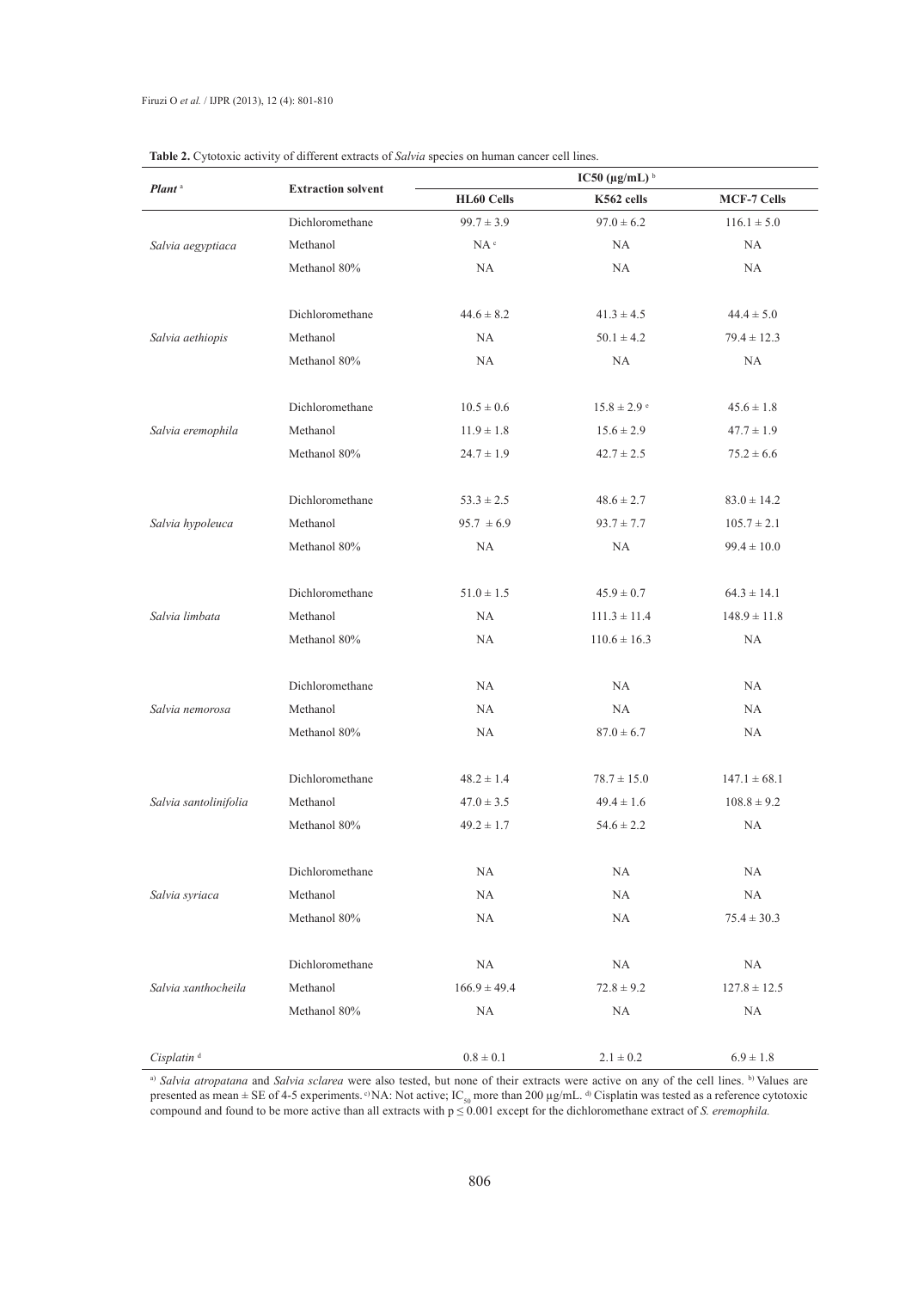**Table 3.** Total phenolic content and DPPH radical scavenging potential of the 80% methanol extracts of plants.

| <b>Plant name</b> | IC50 DPPH <sup>a</sup> | Total phenol <sup>b</sup> |
|-------------------|------------------------|---------------------------|
| S. xanthocheila   | $457.00 \pm 41.62$     | $12.49 \pm 1.18$          |
| S limbata         | $557.40 \pm 12.73$     | $12.95 \pm 0.70$          |
| S. aegyptiaca     | $330.4 \pm 11.06$      | $13.83 \pm 0.16$          |
| S. aethiopis      | $237.37 \pm 8.05$      | $14.13 \pm 0.90$          |
| S. sclarea        | $190.74 \pm 5.7$       | $14.83 \pm 0.80$          |
| S. syriaca        | $315.1 \pm 5.71$       | $18.08 \pm 0.41$          |
| S. eremophila     | $114.57 \pm 11.5$      | $18.86 \pm 0.98$          |
| S. santolinifolia | $117.34 \pm 4.07$      | $20.21 \pm 0.87$          |
| S. hypoleuca      | $197.23 \pm 6.86$      | $20.27 \pm 0.50$          |
| S. atropatana     | $89.47 \pm 5.97$       | $25.70 \pm 0.04$          |
| S. nemorosa       | $138.43 \pm 4.6$       | $30.36 \pm 1.08$          |
| Ouercetin         | $1.79 \pm 0.046$       |                           |
|                   |                        |                           |

a) DPPH IC<sub>50</sub> (μg plant extracted or μg quercetin/ 1 mL  $10<sup>-4</sup>$  M DPPH), b) Total phenol (mg eq. gallic acid in 1 g dried plant).

 $(IC_{50} 114.57 \pm 11.5 \,\mu g$  PM /mL DPPH,  $p \le 0.03$ with all of the extracts except for *S. atropatana, S. nemorosa* and *S. santolinifolia*;  $18.86 \pm 0.98$ mg EG/g PM,  $p \le 0.002$  with all of the extracts except for *S. santolinifolia, S. hypoleuca* and *S. syriaca*) were the most active radical scavengers with the highest total phenol contents. However, *S. limbata, S. xanthocheila, S. aegyptiaca* and *S. aethiopis* in increasing order of efficiency, had the lowest radical scavenging potential (DPPH IC<sub>50S</sub> 557.40  $\pm$  12.73 to 237.37  $\pm$  8.05 µg PM /mL DPPH) with lower total phenol contents compared to the above mentioned plants (Table 3). There was not a perfect correlation ( $\mathbb{R}^2$  = 0.48;  $R = -0.69$ ) between antioxidant and total phenol content data in our test (Table 3). This may be due to the presence of different types of phenolic compounds in the plant extracts. However the  $IC_{50}$  of quercetin, the standard natural antioxidant is  $1.79 \pm 0.046$  µg/mL DPPH which is significantly different from all of the tested plants extracts reported here ( $p \le 0.0001$ ). Several structure-activity-relationship studies reported the effect of the number and position of phenolic hydroxyls in the radical scavenging potential of the phenolic compounds (24); for instance when one of the *ortho*- or *para*- free hydroxyls in a phenolic compound are protected by glycosylation or methylation, then its radical scavenging activity is dramatically decreased (18).

The results of this study are consistent with our previous findings on screening of some of the Lamiaceae plants (25). Among the extracts of twenty-four plants of the family Lamiaceae, the extracts of *Salvia* in general were the most active radical scavengers among which *S. eremophila* and *S. santolinifolia* were the most active ones (25). In another study, the essential oil and methanolic extract of *S. eremophila* were subjected to DPPH bioassay (26). Only the methanolic extract of the plant significantly reduced the reagent (26). Examination of antioxidant and total phenol contents of six *Salvia* species has resulted in determination of *S. xanthocheila* and *S. sclarea* as the weakest radical scavengers in those plant series (27). *S. hypoleuca* and four other sage plants were assessed for their DPPH antioxidant activity and total flavonoid contents, but no favorable correlation was detected between the tests results in different plants (28). Fourteen Turkish sage species were examined for their antioxidant activity using DPPH reagent, among which different extracts of *S. sclarea* and *S. syriaca* showed similar inhibition percentage; however, these two plant extracts had lowest antioxidant activity (29). On the other hand, these plants are considered as medium radical scavengers in our sage series (Table 3).

## *Antimicrobial activity of the sage extracts*

Antimicrobial activity of the methanol extracts of the plants were measured on 6 different Gram-negative and Gram-positive bacteria (Table 4). *S. eremophila, S. limbata, S. santolinifolia* and *S. sclarea* were the most active plants and inhibited the growth of all tested microorganisms at MIC values between 0.31-5 mg/mL on the tested microorganisms (Table 4). On the other hand, *S. aegyptiaca* and *S. aethiopis*  were only active at MIC 5 mg/mL against the growth of *S. typhi* and therefore resulted the weakest plants in the antimicrobial bioassay. The gram positive bacteria with MICs 0.0125 for *B. subtilis* and *Staph. aureus* and 0.025 for *Staph. epidermidis* were more susceptible to chloramphenicol than the gram negative ones with MICs 0.05 mg/mL media.

Most of the studies performed on this genus in Iran evaluated the antimicrobial activity of the essential oils (3). Both essential oil and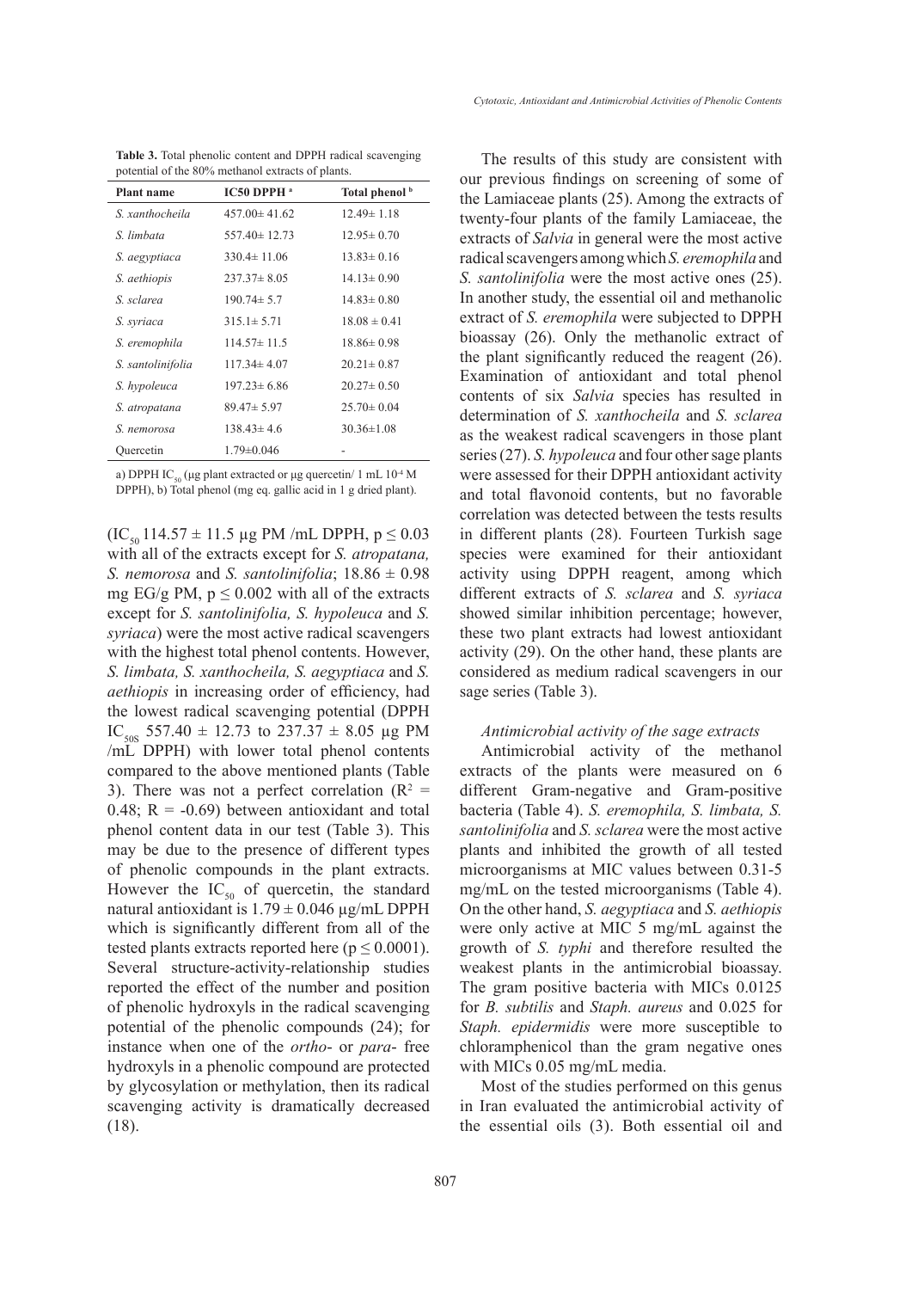| <b>Plant name</b> | E. coli <sup>a</sup> | K. pneumoniae | S. typhi | <b>B.</b> subtilis | Staph. epidermidis | Staph. aureus |
|-------------------|----------------------|---------------|----------|--------------------|--------------------|---------------|
| S. aegyptiaca     | $NA^b$               | NA            | 5        | NA                 | NA                 | NA            |
| S. aethiopis      | NA                   | 10            | 5        | NA                 | NА                 | NA            |
| S. atropatana     | 2.5                  | <b>NA</b>     | 5        | 2.5                | <b>NA</b>          | NA            |
| S. eremophila     | 2.5                  | 2.5           | 0.31     | 2.5                | 0.3                | 0.6           |
| S. hypoleuca      | NA                   | 2.5           | 5        | NA                 | 1.25               | 1.25          |
| S. limbata        | 5                    | 2.5           | 1.25     | 5                  | 2.5                | 2.5           |
| S. nemorosa       | NA                   | NA            | 10       | NA                 | NA                 | NA            |
| S. santolinifolia | 2.5                  | 5             | 1.25     | 2.5                | 1.25               | 2.5           |
| S. sclarea        | 5                    | 2.5           | 0.31     | 5                  | 0.31               | 1.25          |
| S. syriaca        | NA                   | NA            | 2.5      | NA                 | 2.5                | 1.25          |
| S. xanthocheila   | 5                    | 2.5           | 2.5      | 2.5                | <b>NA</b>          | 1.25          |
| Chloramphenicol   | 0.05                 | 0.05          | 0.05     | 0.0125             | 0.025              | 0.0125        |

Table 4. Antimicrobial potential (MIC<sup>a</sup>) of different plant extracts by nutrient-broth micro-dilution bioassay.

a) Minimum inhibitory concentration (MIC) of the plant extracts in the bacterial suspension in the nutrient broth media (mg/ mL). b) NA= not active.

methanol extract of *S. eremophila* showed relatively strong antimicrobial activity against Gram-positive and Gram-negative bacteria including *E. coli*, *B. subtilis*, *Staph. aurous* and *Staph. epidermis* (26). These findings are similar to MIC values that we obtained for the methanolic extract of this plant on the same bacteria (Table 4). The antimicrobial and antioxidant activity of methanolic extract of *S. aegyptiaca* from Tunisia were evaluated and found to be the most active one among other *Salvia* species tested (30).

### **Conclusion**

The plants of the genus *Salvia* are rich in antioxidant polyphenols (7, 31, 32) and abietane diterpenoids such as rosmarinic acid (7, 31, 33) and carnosol and carnosic acid (34). The diterpenoids isolated from shoots and roots of different *Salvia* species showed considerable anticancer activity (35, 36) as well as antimicrobial (1, 5, 8, 37) properties. Therefore we choose the above plants for screening their extracts for the above mentioned bioassays. Different cytotoxic, antioxidant and antimicrobial potential of various extracts of the sage plants indicate that we can use these data to choose the appropriate extract of the plants for further purification and identification of their active ingredients. *S. eremophila* and

*S. santolinifolia* are the two most interesting bioactive plants in this study and we selected them for further investigation of their active constituents. The aqueous methanolic extracts of *S. nemorosa* and *S. atropatana* are suggested for determination of their antioxidant constituents in the current paper. *S. limbata*, *S. xanthocheila* and *S. sclarea* are suggested to be analyzed for their antimicrobial constituents. Finally, since *S. hypoleuca* and *S. syriaca* are two plants with very rare sesterterpenes, they may also be good candidates for evaluation of their terpenoids in the cytotoxic bioassays.

## **Acknowledgements**

We are grateful to the vice-chancellor for research, Shiraz University of Medical Sciences, Iran for financial support of this project (Grants numbers 88-4924 and 88-4678, 88-4923 and 88- 4811)**.**

## **References**

- Ulubelen A, Topcu G and Johansson CB. (1) Norditerpenoids and diterpenoids from *Salvia multicaulis* with antituberculous activity. *J. Nat. Prod.*  (1997) 60:1275-1280.
- Demirci B, Tabanca N and Başer KHC. Enantiomeric (2) distribution of some monoterpenes in the essential oils of some *Salvia* species. *Flav. Fragr. J.* (2002)  $17.54 - 58$
- (3) Jassbi AR, Asadollahi M, Masroor M, Schuman MC,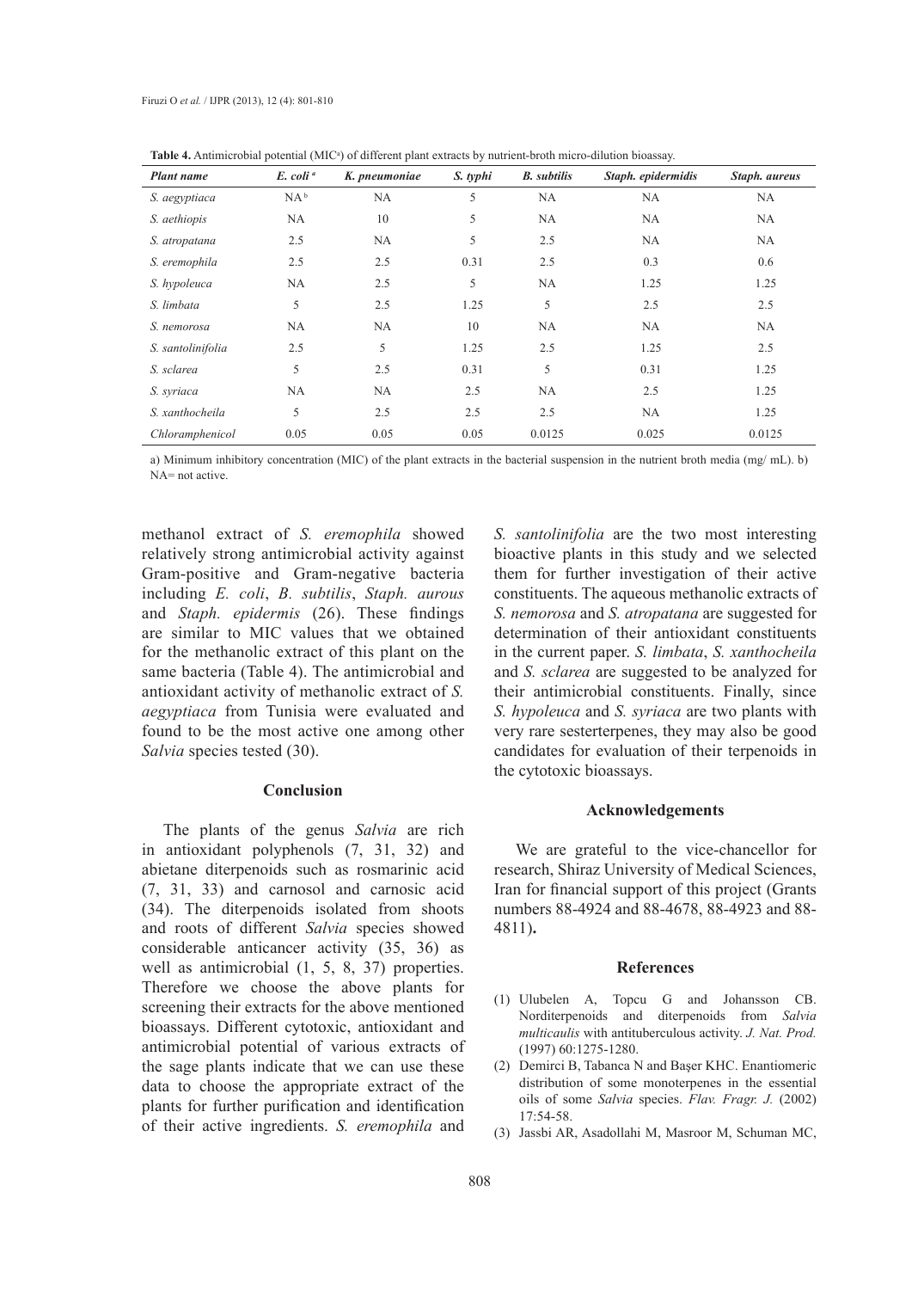Mehdizadeh Z, Soleimani M and Miri R. Chemical classification of the essential oils of the Iranian *Salvia*  species in comparison to their botanical taxonomy. *Chem. Biodiversity.* (2012) 9: 1254-1271.

- Ahmad VU, Zahid M, Ali MS, Ali Z, Jassbi AR, Abbas (4) M, Clardy J, Lobkovsky E, Tareen RB and Choudhary MI. Salvadioes- A and-B: Two terpenoids having novel carbon skeleta from *Salvia bucharica*. *J. Org. Chem.*  (1999) 64: 8465-8467.
- (5) Jassbi AR, Mehrdad M, Eghtesadi F, Nejad Ebrahimi S and Baldwin IT. Novel rearranged abietane diterpenoids from the roots of *Salvia sahendica*. *Chem. Biodiversity.* (2006) 3: 916-922.
- Ali MS, Ahmed W, Jassbi AR and Onocha PA. (6) Hypoleuenoic acid: A trans-cinnamic acid derived secondary metabolite from *Salvia hypoleuca* (Lamiaceae). *J. Chem. Soc. Pakistan.* (2005) 27: 316- 319.
- Lu Y and Foo LY. Polyphenolics of *Salvia*—a review. (7) *Phytochemistry.* (2002) 59: 117-140.
- (8) Sabri NN, Abou-Donia AA, Ghazy NM, Assad AM, El-Lakany AM, Sanson DR, Gracz H, Barnes CL, Schlemper EO and Tempesta MS. Two new rearranged abietane diterpene quinones from *Salvia aegyptiaca* L. *J. Org. Chem.* (1989) 54: 4097-4099.
- Amirghofran Z, Zand F, Javidnia K and Miri R. The (9) cytotoxic activity of various herbals against different tumor cells: An in vitro study. *Iran Red. Crescent Med.*  (2010) 12: 260-265.
- Farimani MM, Moghaddam FM, Esmaeili MA and (10) Amin G. A lupane triterpenoid and other constituents of *Salvia eremophila*. *Nat. Prod. Res.* (2012) 7: 1-5.
- Ahmad Z, Mehmood S, Ifzal R, Malik A, Afza N, (11) Ashraf M and Jahan E. A new ursane-type triterpenoid from *Salvia santolinifolia*. *Turk. J. Chem.* (2007) 31: 495-501.
- Mehmood S, Riaz N, Ahmad Z, Afza N, Malik (12) A. Lipoxygenase inhibitory lignans from *Salvia santolinifolia*. *Pol. J. Chem.* (2008) 82: 571-275.
- Mehmood S, Riaz N, Nawaz SA, Afza N, Malik A and (13) Choudhary MI. New butyrylcholinesterase inhibitory triterpenes from *Salvia santolinifolia*. *Arch. Pharm. Res.* (2006) 29: 195-198.
- Mehmood S, Ahmad Z, Malik A and Afza N. (14) Phytochemical studies on *Salvia santolinifolia*. *J. Chem. Soc. Pakistan.* (2008) 30: 311-314.
- (15) Rustaiyan A, Niknejad A, Nazarians L, Jakupovic J and Bohlmann F. Sesterterpenes from *Salvia hypoleuca*. *Phytochemistry.* (1982) 21(7):1812-1813.
- (16) Rustaiyan A and Sadjadi A. Salvisyriacolide, a sesterterpene from *Salvia syriaca*. *Phytochemistry.*  (1987) 26: 3078-3079.
- $(17)$  Blois MS. Antioxidant determinations by the use of a stable free radical *Nature.* (1958) 181: 1199-200.
- (18) Jassbi AR, Singh P, Krishna V, Gupta PK and Tahara S. Antioxidant study and assignments of NMR spectral data for 3´,4´,7-trihydroxyflavanone 3´,7-Di-O-β-Dglucopyranoside (butrin) and its hydrolyzed product*. Chem. Nat. Cmpd.* (2004) 40: 250-253.
- Waterhouse AL. Determination of Total Phenolics. (19) *Current Protocols in Food Analytical Chemistry.*  (2002) I1:I1.1.1-I1.1.8.
- (20) Jassbi AR, Zamanizadehnajari S, Azar PA and Tahara S. Antibacterial diterpenoids from *Astragalus brachystachys*. *Z. Naturforsch. C.* (2002) 7: 1016- 1021.
- $(21)$  Eloff JN. A sensitive and quick microplate method to determine the minimal inhibitory concentration of plant extracts for bacteria. *Planta Med.* (1998) 64: 711- 713.
- (22) Gohari AR, Saeidnia S, Malmir M, Hadjiakhoondi A and Ajani Y. Flavones and rosmarinic acid from *Salvia limbata*. *Nat. Prod. Res.* (2010) 24: 1902-1906.
- (23) Luthria DL and Mukhopadhyay S. Influence of sample preparation on assay of phenolic acids from eggplant. *J. Agr. Food Chem.* (2006) 54: 41-47.
- (24) Seyoum A, Asres K and El-Fiky FK. Structure–radical scavenging activity relationships of flavonoids. *Phytochemistry.* (2006) 67: 2058-2070.
- Firuzi O, Javidnia K, Gholami M, Soltani M and Miri (25) R. Antioxidant activity and total phenolic content of 24 Lamiaceae species growing in Iran. *Nat. Prod. Comm.*  (2010) 5: 261-264.
- Ebrahimabadi AH, Mazoochi A, Kashi FJ, Djafari-(26) Bidgoli Z and Batooli H. Essential oil composition and antioxidant and antimicrobial properties of the aerial parts of *Salvia eremophila* Boiss. from Iran. *Food Chem. Toxicol.* (2010) 48: 1371-1376.
- Asadi S, Ahmadiani A, Esmaeili MA, Sonboli A, (27) Ansari N and Khodagholi F. In vitro antioxidant activities and an investigation of neuroprotection by six *Salvia* species from Iran: A comparative study. *Food Chem. Toxicol.* (2010) 48: 1341-1349.
- (28) Nickavar B, Kamalinejad M and Izadpanah H. *In-vitro* free radical scavenging activity of five *Salvia* species. *Pakistan J. Pharm. Sci.* (2007) 20: 291-294.
- (29) Orhan I, Kartal M, Naz Q, Ejaz A, Yilmaz G, Kan Y, Konuklugil B, Åžener B and Choudhary MI. Antioxidant and anticholinesterase evaluation of selected Turkish *Salvia* species. *Food Chem.* (2007) 103: 1247-1254.
- (30) Salah KBH, Mahjoub MA, Ammar S, Michel L, Millet-Clerc J, Chaumont JP, Mighri Z and Aouni M. Antimicrobial and antioxidant activities of the methanolic extracts of three *Salvia* species from Tunisia. *Nat. Prod. Res.* (2006) 20: 1110-1120.
- (31) Akkol EK, Göger F, Kosar M and Baser KHC. Phenolic composition and biological activities of *Salvia halophila* and *Salvia virgata* from Turkey. *Food Chem*. (2008)108: 942-949.
- (32) Gohari AR, Ebrahimi H, Saeidnia S, Foruzani M, Ebrahimi P and Ajani Y. Flavones and flavone glycosides from *Salvia macrosiphon* Boiss. *Iran. J. Pharm. Res.* (2011) 10: 247-251.
- (33) Kabouche A, Kabouche Z, Öztürk M, Kolak U and Topcu G. Antioxidant abietane diterpenoids from *Salvia barrelieri*. *Food Chem.* (2007) 102: 1281-1287.
- (34) Horiuchi K, Shiota S, Kuroda T, Hatano T, Yoshida T